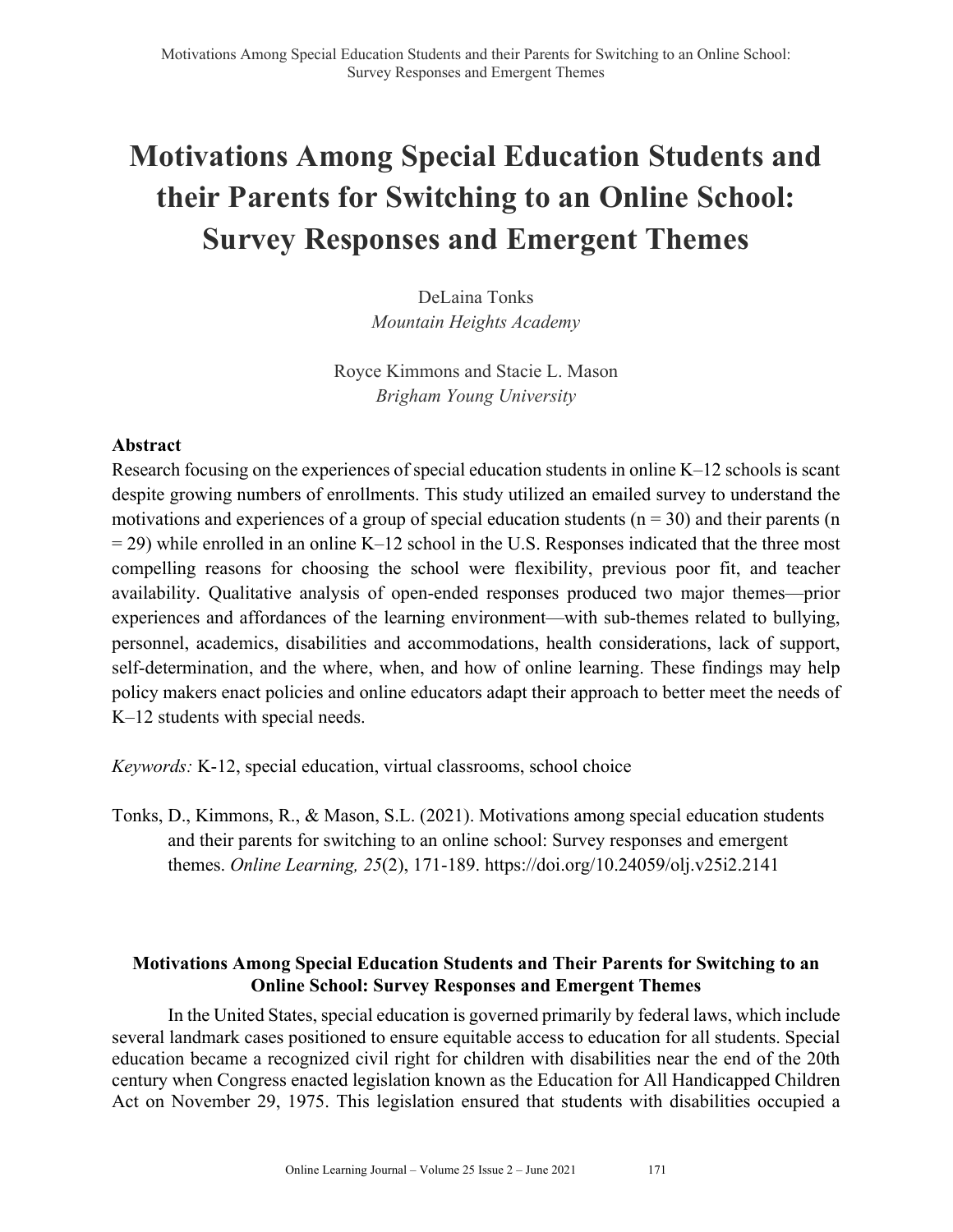specified seat in secondary and post-secondary education in the United States and today is referred to as the Individuals with Disabilities Education Improvement Act (IDEIA) (20 U.S.C. § 1400, 2004). All public schools are now required to provide a free appropriate public education, a standard commonly referred to as FAPE, to all of their students (20 U.S.C. § 1400, 2004). As such, public online schools are bound by the same laws and rules as their public brick-and-mortar district and charter school counterparts: to meet the needs of all students.

Online, or cyber, schooling has expanded rapidly over the past 20 years (Beck et al., 2014; Clifford, 2018). The 2020 Keeping Pace Snapshot estimated enrollments of 375,000 full-time and several million part-time online students in 2018-2019 (Digital Learning Collaborative, 2020). The number of students with special needs attending online schools has also increased (Beck et al., 2014; Molnar, 2019). Yet, little research has been done to understand the experiences of special education students in online schools (Barbour & Reeves, 2009; Burdette et al., 2013; Clifford, 2018). Studies on how to meet the needs of lower-performing students and students with disabilities have lagged to the point that researchers have issued various direct calls to determine the quality of their online learning experiences (Cavanaugh et al., 2009; Ferdig & Kennedy, 2013; Vasquez & Serianni, 2012). The current study is an answer to this call.

#### **Review of Relevant Literature**

The recent expansion of online schooling may be attributed to various benefits and to the changing dynamics of modern educational offerings (Barbour & Reeves, 2009; Cavanaugh, Gillan et al., 2004; Hassel et al., 2001). Students and parents have indicated that they chose online schools both to flee negative environments and to take advantage of online schools' flexibility and convenience (Ahn, 2011; Beck et al., 2014; Hasler-Waters et al., 2014; Macy et al., 2018). State directors of special education have likewise indicated that flexibility was a driving factor behind offering online education (Burdette et al., 2013).

As of the 2017-2018 school year, "the proportion of special education students in virtual schools with data was higher than the national average" (Molnar et al., 2019, p.8). This finding represents an increase in enrollments since the 2015 report, which stated that special education students were enrolled in online schools at lower rates than the national average (Molnar et al., 2015). In both reports, the statistics present only part of the story, as parents and school administrators apply designations inconsistently and some schools and states do not report data about students with disabilities (Beck et al., 2014; Betts et al., 2013; Clifford, 2018; Molnar et al., 2015; Molnar et al., 2019). Previous studies (Beck et al., 2014; Fernandez et al., 2016; Woodworth et al., 2015), our own personal experiences with K–12 online schools, and our interactions with colleagues in other states indicate that some online schools have enrolled students with disabilities at higher rates than state averages.

In some ways, online schools may be better suited than traditional schools to meet special needs (Basham et al., 2015; Beck et al., 2014). Students can learn at their own pace, reviewing material as needed. Teachers can tutor small groups or individuals, achieving Bloom's 2 sigma ideal (1984) of discovering group instructional methods that provide results as effective as oneon-one tutoring. When instructional content is both online and open, teachers can adapt learning materials to meet diverse needs, differentiate instruction, and align instruction with standards (de los Arcos et al., 2016; Geith & Vignare, 2008). These best practices are useful for students generally but may be especially helpful for students with disabilities.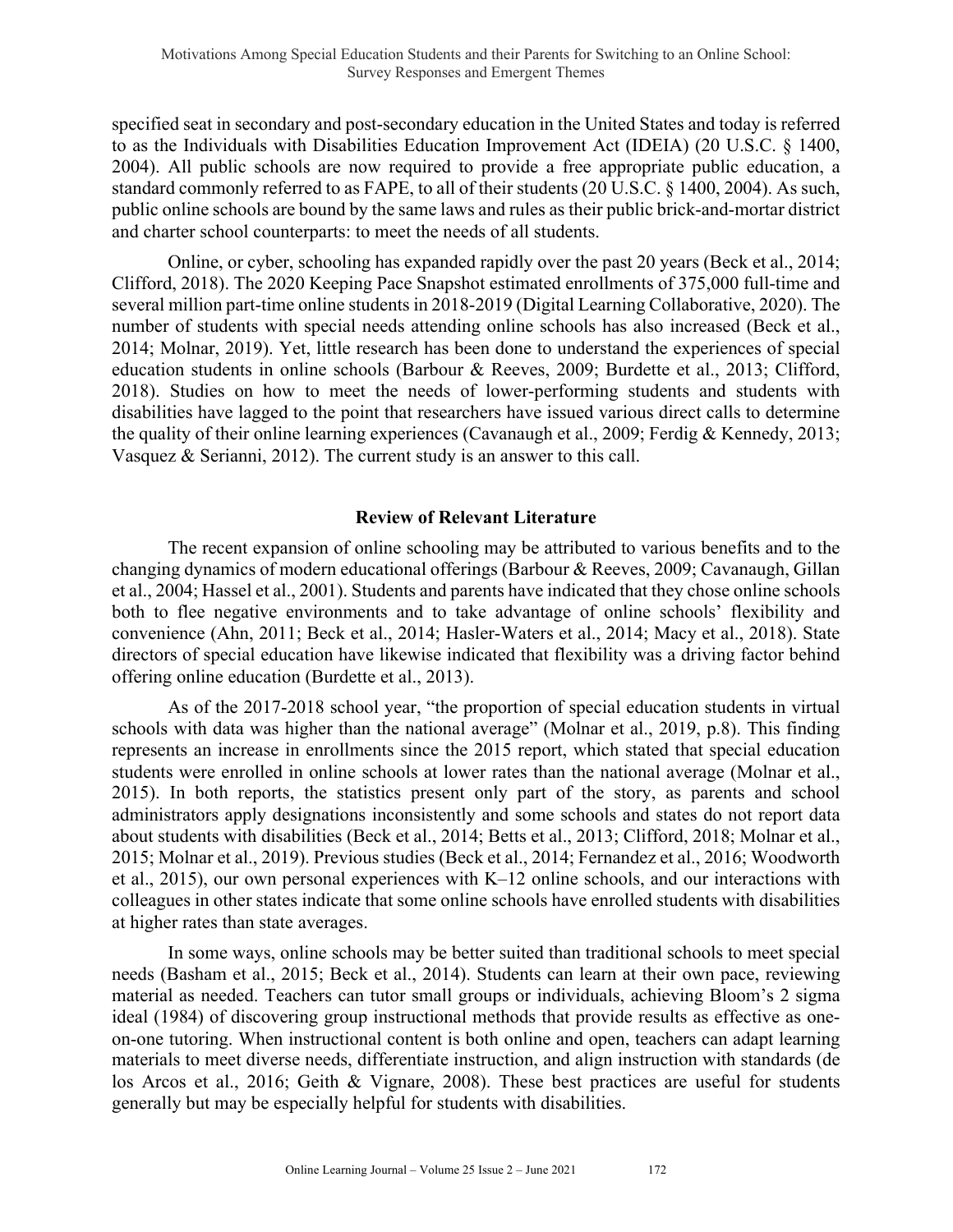However, for online schools to realize these benefits, teachers must be prepared to provide effective online instruction for their students with disabilities. Teaching online requires different competencies from traditional teaching (Ahn, 2011; Pulham & Graham, 2018), and few training programs prepare teachers to teach online (Basham et al., 2015). Though teacher training programs provide special education training, many states face shortages of qualified special education teachers (Mason-Williams et al., 2019; Peyton et al., 2020) and many general education teachers lack understanding of how to meet students' special needs, or their responsibility to do so (Cavendish et al., 2020; Kozleski, 2020; Rice & Carter, 2015).

Furthermore, instruction should be designed for accessibility, yet those designing online instruction may not understand principles of universal design (Betts et al., 2013; Macy et al., 2018; Singleton et al., 2019). Students with disabilities may face multiple barriers to accessibility, such as text complexity, visual components, and navigability (Clifford, 2018). In an analysis of websites for K-12 special education cooperatives serving students aged 3 to 21, Baule (2020) found that only 25% of websites analyzed met basic levels of accessibility compliance, and a recent nationwide study of K-12 school websites found that most school websites fail accessibility checks with a very high number of basic errors, such as insufficient contrast between text and backgrounds, lack of alternative text on images, missing form labels, etc. (Kimmons & Smith, 2019).

Since they are physically separated from their teachers, online students with special needs require especially strong support at home (Carnahan & Fulton, 2013; Ortiz et al., 2017; Schuck & Lambert, 2020). Regardless of a student's ability, online schooling requires parents and family to invest significant time; parents of students of disabilities have reported spending one to seven hours per day helping their child with online school (Clifford, 2018). In some cases, parents may act as the primary instructor while the teacher takes the support role (Barbour, 2009; Carnahan & Fulton, 2013; Ortiz et al., 2017; Rice & Carter, 2015). While parents have the advantage of knowing their child better than the teacher does, and some parents may welcome the opportunity to be more involved in their children's schooling (Sorensen, 2019), most parents lack the training and resources to provide the support and instruction that online schooling may require. Despite these challenges, researchers have still found that parents of special education students preferred their children's online schools to previous brick-and-mortar schools (Beck et al., 2014; Clifford, 2018).

Teachers have likewise indicated that teaching online is challenging, due to large caseloads, a lack of known best practices, lack of parental support, and feelings of being disconnected from their students and from other teachers (Clifford, 2018; Hawkins et al., 2012; Rice & Carter, 2016; Schuck & Lambert, 2020). Online special education teachers have indicated that they see their role "as more 'facilitators of' than 'designers of' instruction" (Clifford, 2018, p. 39), because most virtual schools use pre-packaged curricula (Crouse et al., 2016; Greer et al., 2014; Rice & Carter, 2016). Online special education teachers have reported that they felt proficient in their teaching roles though they lacked formal training to teach students with disabilities online (Crouse et al., 2016).

Studies suggest that student achievement in online schools has been lower than in brickand-mortar schools (Clifford, 2018). Barbour et al. (2017) found that online students performed at lower levels than their brick-and-mortar peers. Woodworth et al. (2015) similarly reported that online students showed less improvement in reading and math than students in brick-and-mortar schools. Fernandez et al. (2016) reported that among participants in the study, students with special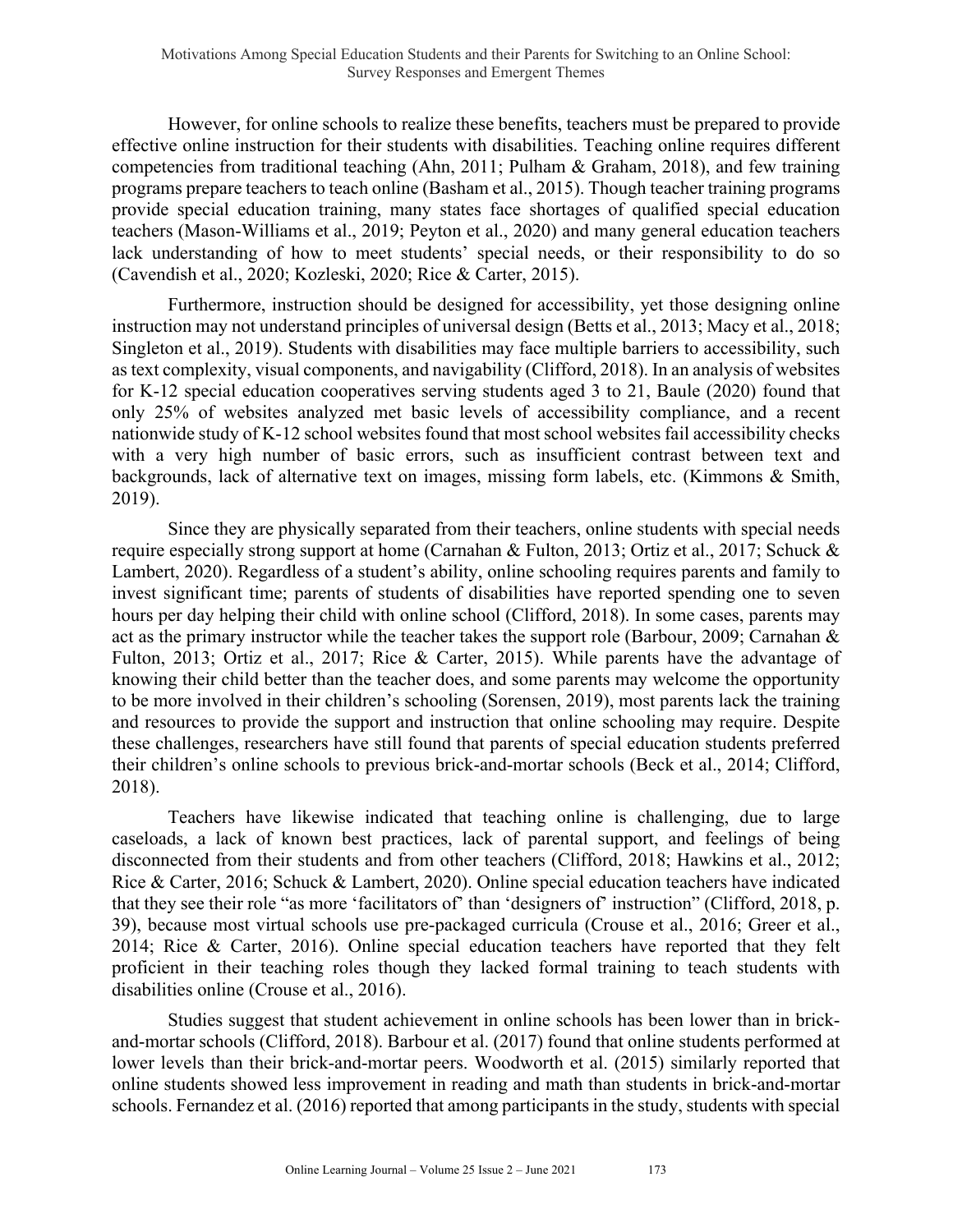health care needs (as identified through the Child with Special Health Care Needs Screener) had earned significantly lower grades in online schools than in brick-and-mortar schools. Molnar et al. (2019) reported that only 48% of reporting virtual schools had received acceptable ESSA (Every Student Succeeds Act) performance ratings in 2017-2018, and 56% of virtual schools had not received ratings.

Studies of student perceptions show mixed experiences with online schools (Clifford, 2018). In a study by Harvey et al. (2014), most virtual school students said they liked online classes and were satisfied with the amount of interaction with teachers but dissatisfied with social and extracurricular opportunities. Oliver et al. (2009) reported that in Likert-scale responses, most virtual school students expressed satisfaction with their teachers' knowledge, training, and instruction, but in open-ended responses, many students indicated that they felt disconnected from teachers and dissatisfied with instruction.

Little research has been done to understand the experiences of special education students in online schools (Barbour & Reeves, 2009; Burdette et al., 2013). In the few existing studies, students with special needs, like the larger student population, have reported mixed experiences with online schools (Clifford, 2018). Woodfine et al. (2008) reported that students with dyslexia in online synchronous classes reported feeling embarrassed and anxious, falling behind, avoiding tasks, and being excluded from activities due to their disability and accompanying low confidence. In contrast, Beck et al. (2014) found that special education students reported higher satisfaction with online school and lower satisfaction with prior schools than did their peers.

More research is needed to understand special education students' motivations for and experiences while attending online schools. To this end, we surveyed a group of special education students enrolled in a public, online school in the western U.S. and their parents, to better understand students' motivations for attending the school and their experiences while attending it. We used both descriptive statistics and qualitative methods to analyze responses.

#### **Methods**

The guiding questions of this study were: (a) Why did students with specific special education needs (and their parents) choose this online school? and (b) How or why is it working for them? We utilized a survey methodology with both Likert-scale type and open-ended questions to gather data from both groups for descriptive and qualitative analysis.

#### **Context**

The targeted online school opened in 2009 with 127 ninth graders and seven faculty and staff. Of those initially enrolled students, only 3.9% had special education classifications. Enrollment at the school steadily grew as new grades were added, and by the 2016-2017 school year, it had grown to 525 students between grades 8-12, 15.4% of whom had special education classifications. This is higher than the Utah state average for special education students, which has hovered between 11% and 13% since the school opened in 2009 (National Center for Education Statistics, 2017).

 In previous school surveys, students indicated that they had enrolled because (1) their previous educational setting was not working for them, (2) they valued the flexibility of fitting school in around their own schedule, and (3) they enjoyed the interactions they had with their teachers (Swinton, 2017, p. 5). Content is available asynchronously and can be accessed from any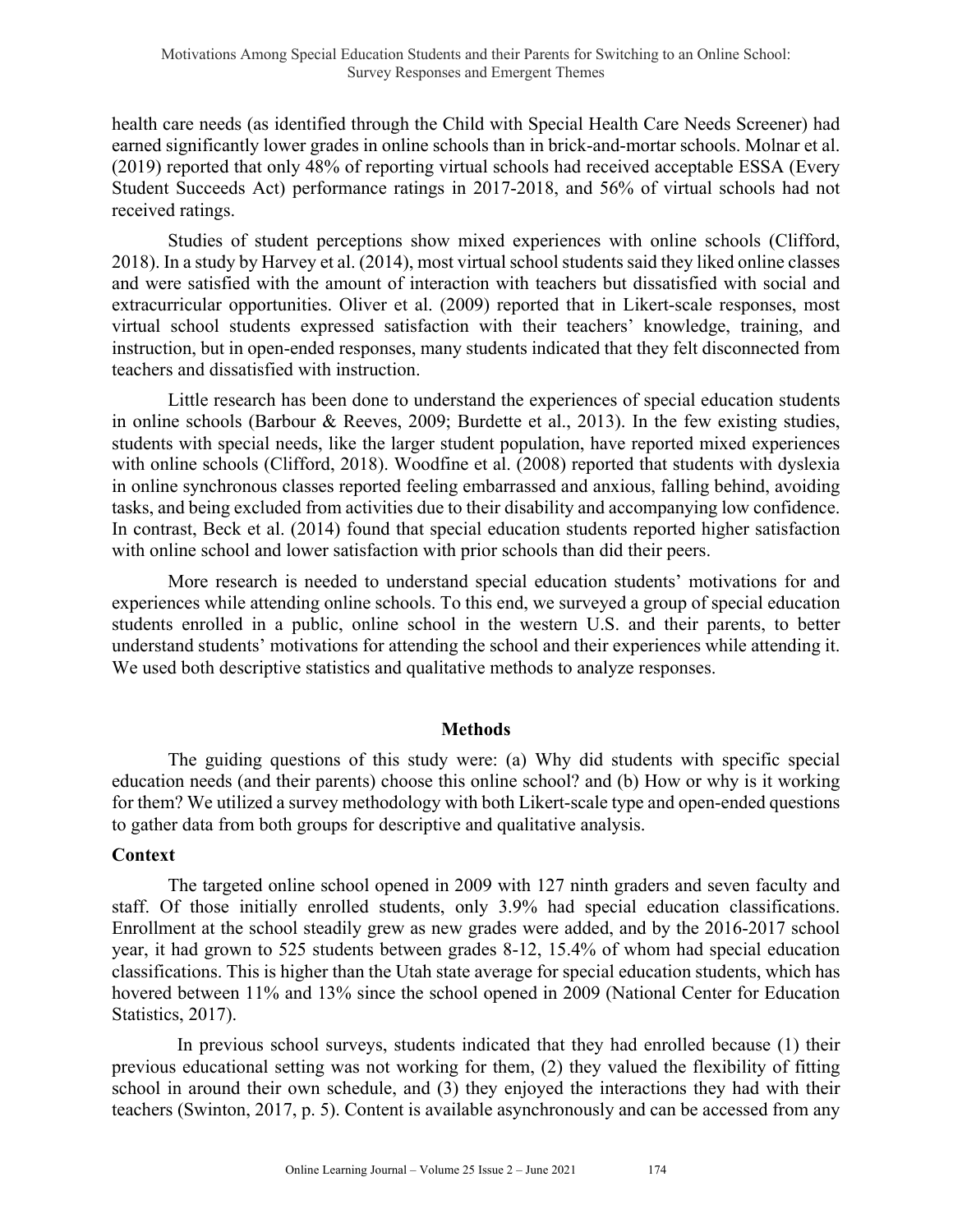device so students can work anywhere and anytime. The school also operates on a curricular model that emphasizes the use of open educational resources (OER) and hires teachers with instructional design skills to create, adapt, and remix these materials to meet student needs.

All coursework is organized into weekly folders and is due at 6:00 p.m. each Friday. General education teachers are available four hours a day during office hours, and by appointment, via chat, video conference, phone, or email to assist students as needed. During the other four school hours per day, teachers contact parents, grade student work, analyze data to inform instruction, and reach out specifically to struggling students to motivate them. In order to be responsive to parents and students, all administrators, faculty, and staff adhere to the school communication policy of responding to all communications within 24 hours (Employee Handbook and Policy Guide, 2017). In the event a teacher is not readily available to assist a student, a 24 hour tutoring service is also available. Students can access a certified educator or instructional paraeducator to tutor them in math, science, or English through a single button click. If a student is struggling significantly, they may be required to work with a certified tutor or instructional paraeducator.

#### **Participants**

Given the scope of our research question, we focused our study on returning families with full-time 8–12 grade special education students who had an existing IEP prior to attending the school, to ensure the parents and students have enough experience with this particular special education program to answer the survey questions. Students on a 504 plan, specific to students with disabilities who need accommodations but do not qualify for special education services, were not included because 504 plans are governed by a different set of laws. Student participants represented a 60/40% split of male-to-female, which, along with racial/ethnic composition of the sample, generally reflected the overall population of students with disabilities at the school (Table 1).

# **Table 1**

| Sub-category                      | <b>Student</b><br><b>Participants</b> | Participant<br>Representation | <b>School SWD</b><br><b>Representation</b> * |
|-----------------------------------|---------------------------------------|-------------------------------|----------------------------------------------|
| Male                              | 18                                    | 60%                           | 56%                                          |
| Female                            | 12                                    | 40%                           | 44%                                          |
| White                             | 24                                    | 80%                           | 96%                                          |
| Hispanic or Latino                | 3                                     | 10%                           | 12.5%                                        |
| American Indian or Alaskan Native | $\overline{2}$                        | $6.7\%$                       | $0.5\%$                                      |
| Hawaiian/Pacific Islander         |                                       | $3.3\%$                       | $0.3\%$                                      |

*Demographics of Student Survey Participants*

\* Race/ethnicity percentages may exceed 100% because some students identify as multiracial.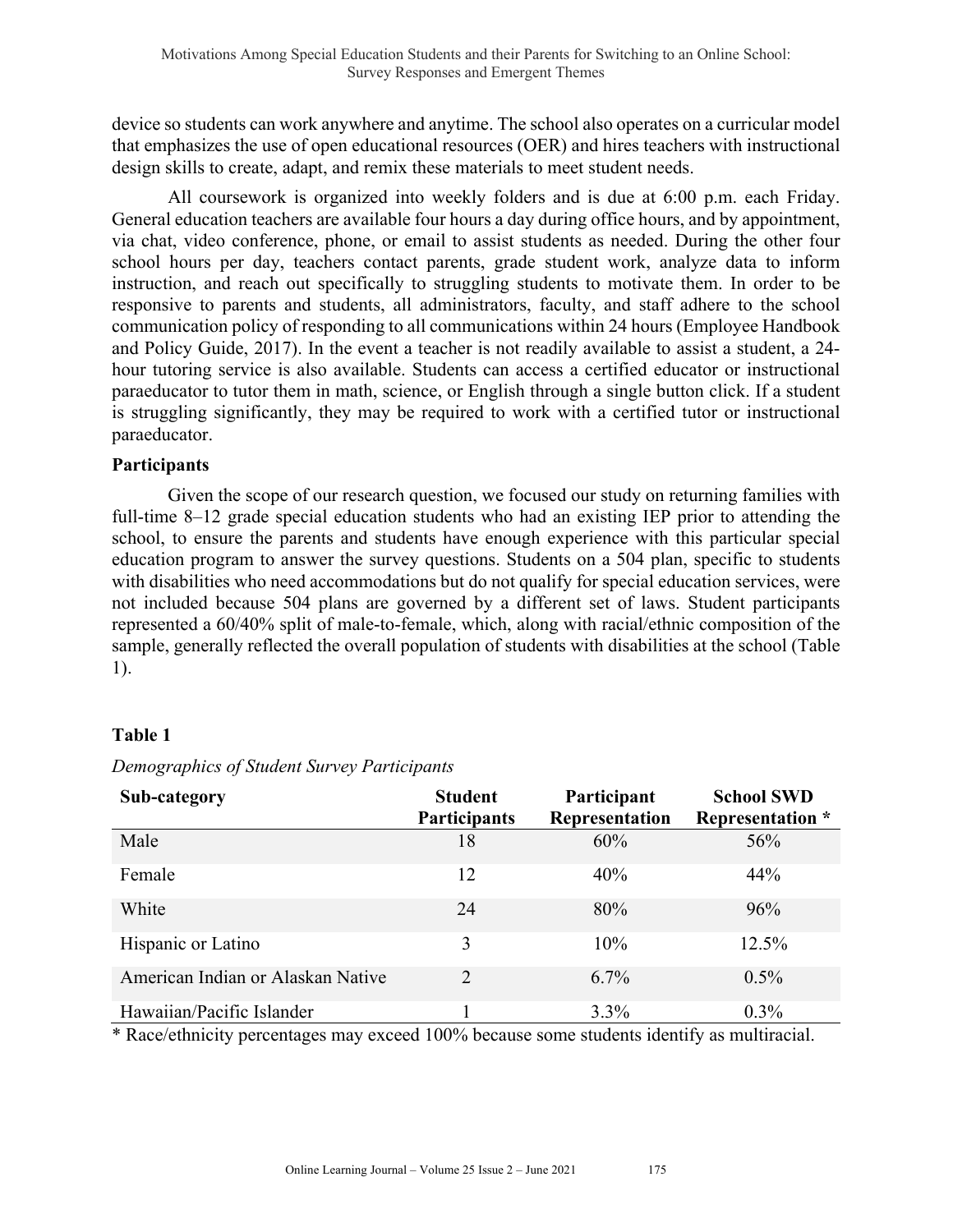Given the stark rise in enrollment of students classified with disabilities at the school, further understanding of these classifications is warranted. There are 13 special education student codes or classifications used to identify specific disabilities: autism (AU), emotional disturbance (BD), speech/language impairment (CD), deaf/blindness (DB), developmental delay (DD), hearing impairment/deafness (HI), intellectual disability (ID), multiple disabilities (MD), other health impairment (OH), orthopedic impairment (OI), specific learning disability (SL), traumatic brain injury (TB), visual impairment (VI). At this school, three of the classification categories, (1) autism, (2) specific learning disability, and (3) other health impairment, currently represent 93.7% of students with disabilities and 14.1% of the student population generally (cf., Fig. 1). When the percentage of students on an Individualized Education Program (IEP) at this online school is viewed through the lens of the distribution of students in the separate classifications, the difference between the school, state, and national averages becomes even more disparate, showing uncommonly high percentages of students classified with autism  $(+8.6\%$  above state and  $+7.2\%$ above national averages), specific learning disabilities  $(+6.9\%$  and  $+22\%)$ , and other health impairments (+13.2% and +8.5%). This is in part explainable by lower comparative rates for students at the school classified with speech and language impairment (-19.2% and -18.5%).

# **Figure 1**

*Enrollment of Special Education Students at the Online School by Classification*



#### **Instrumentation and Rigor**

Built in the online survey platform Qualtrics, the cross-sectional survey for this study was developed over a two-year period that involved think-alouds with experts and potential participants, piloting, member-checking, colleague reviews, and other feedback mechanisms, because, as Lynch et al. (1986) argued, validity must be developed over time through diligence, attention to detail, and ongoing investment in the process. The final survey consisted of one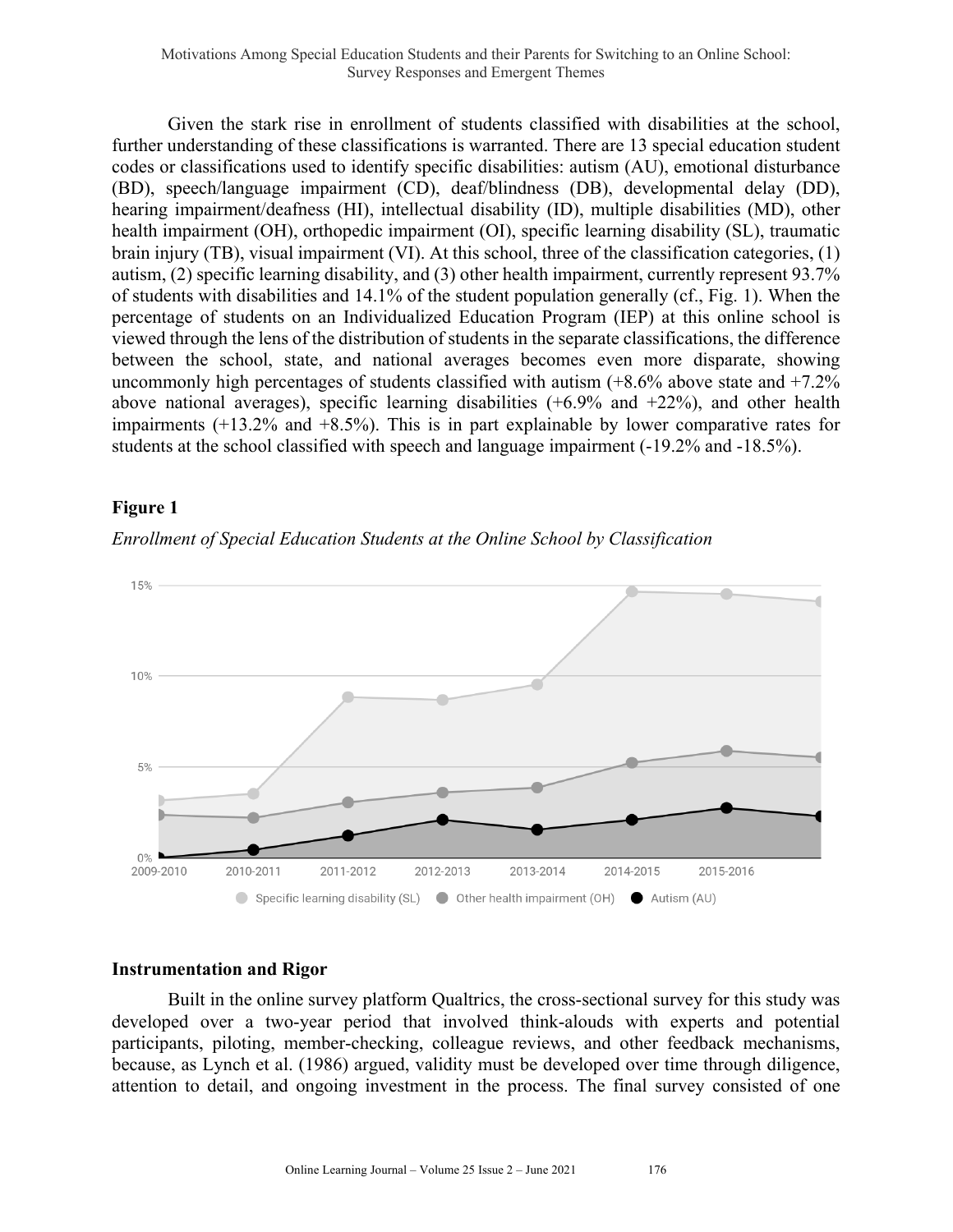general, open-ended question, seven Likert-scale type (ordinal) questions, and seven follow-up questions for the ordinal questions to allow participants to further explain their responses.

The initial, general open-ended question was worded as follows: "What is the main reason you decided to attend [this online school]?" Responses were analyzed qualitatively to determine common themes between responses as well as overarching themes. We elected to begin with this question because it most closely mirrored our guiding research question and allowed our respondents to express themselves freely with limited guidance from the survey prompts.

The seven items were then provided on a 4-point, non-neutral scaling, including options of "Strongly Disagree," "Disagree," "Agree," and "Strongly Agree." Results were recoded to numerical values of -1 (strongly disagree) to 1 (strongly agree). The seven questions included the following:

- *Flexibility*: "I chose to attend [this school] because of the flexible schedule."
- *Online*: "I chose to attend [this school] because it is online."
- *Teacher availability*: "I chose to attend [this school] because the teachers are available to help them."
- *Curriculum*: "I chose to attend [this school] because of the class lessons (What is taught in the classes.)"
- *Parent as decision maker*: "I chose to attend [this school] because my parents made me."
- *Previous poor fit*: "I chose to attend [this school] because our previous school was not a good fit."
- *Laptop*: "I chose to have my student attend [this school] because they got a laptop to use."

To ensure internal consistency, we calculated Cronbach's alpha on results. The resulting value was .71 (for students) and .7 (for parents), which is generally considered as "acceptable" in social science research situations (Bruin, 2006). Data were then inspected visually and descriptively, and question-to-question correlations were tested to determine relationships.

Following each scale item, a follow-up, open-ended question was also provided with unique wording to provide the participant with an opportunity to explain what their ordinal response meant, such as "Describe your experience with teacher availability." Responses to these questions were also analyzed qualitatively in light of developed themes from the initial question and in a manner that allowed identification of additional emergent themes.

# **Data Collection**

The target population for the survey was the families of students with disabilities who attended the school for at least one year. To reduce coverage and sampling error, the survey was sent to all families that met the above criteria (Creswell, 2008).

The survey was administered using a three-phase procedure over a three-week period. The first emails were sent with a one-week response request, consistent with established school protocols. Non-responders were sent a second survey request the next week, and auto-texts were sent as well to reduce nonresponse error. IEP case managers, who communicated regularly with the students and parents, also provided verbal and text reminders to complete the survey. Each participant was a parent or a student at this school and was therefore accustomed to receiving and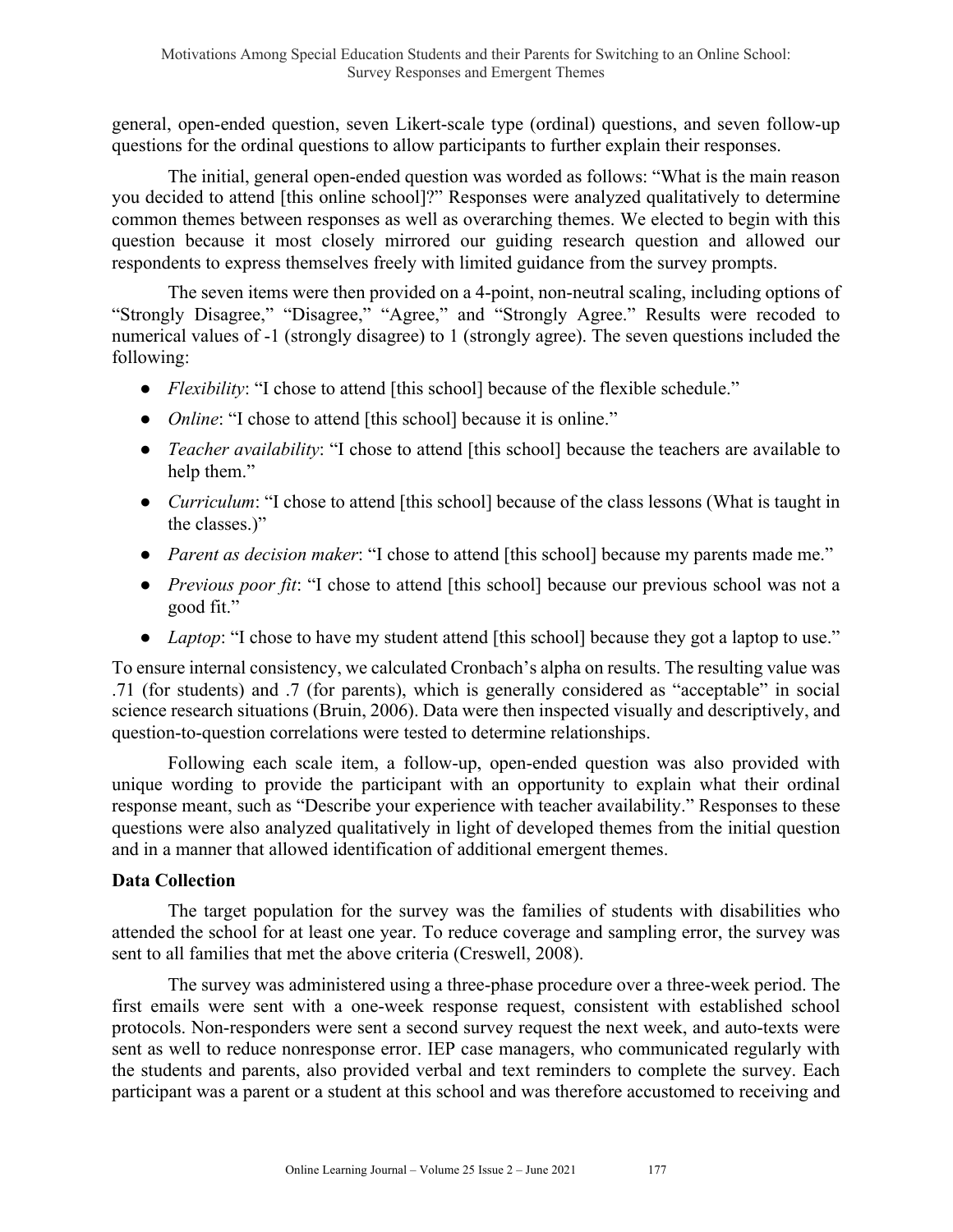participating in a variety of surveys online. Surveys were sent out via email in the late spring, summer, and start of school, and were made available at student orientation. The student survey was distributed to 58 students with disabilities, and thirty students completed the survey, for a response rate of 52%. The parent survey had an identical response rate, representing 29 responses from 56 parents. The response rate was deemed appropriate given that it was higher than response rates commonly achieved in email-based and mail-in survey designs (Patten, 2001). Several students and parents were invited to participate in follow-up interviews, described in a separate article (Tonks et al., 2020).

#### **Positionality**

The first author for this study was the principal of the online school, while the second and third authors were university researchers unaffiliated with the online school. As such, the lead researcher has been deeply involved in advocating for special education students and their educational well-being. While this level of involvement provided her with many insights and advantages in conducting this study, it also required that she carefully consider how her role and position affected how she carried out the research. This required sensitivity and recognition of limits to objectivity, but also served a vital purpose in the implementation of the study, because parents and students, who had developed strong, positive relationships with her over time, felt more comfortable sharing their experiences with her than they likely would have with an unknown third party.

An examination of "researcher subjectivity" (Maxwell, 2013, p. 124) or researcher bias in conjunction with the unassociated second author allowed the first author to thoroughly explore and reflect upon the issue, which is the best way to counteract bias. As the principal of the school, she had a vested interest in ensuring that the needs of families and students were being met, and her assumptions in conducting this research were influenced by prior surveys that included a 97% satisfaction rating with the school overall (Mountain Heights Academy, 2016). The second author, however, had no prior experience with the school and played the role of objective outsider to help ensure that the first author's assumptions were being challenged and that her interpretations were valid given the evidence provided.

By leveraging the benefits of both positions, we were able to capitalize on existing relationships with participants as well as insider knowledge of their experiences and the culture of the school while also benefiting from methodical doubt and outsider skepticism. We believe this counter-positioning of researchers helped to ensure a final study that was authentic and well positioned but also critical and analytic.

#### **Results**

The first question of the survey was open-ended and asked, "What is the main reason you decided to attend [this school]?" Responses were qualitatively coded, and two main themes emerged: (1) *prior experiences* and (2) *learning environment*.

#### **Prior Experiences**

Regarding *prior experiences*, 73% of students cited reasons related to (a) bullying, (b) teachers, (c) academics, and (d) disability/health. Five students indicated they had been bullied at their previous schools and were looking for an escape. These comments were very similar in nature: "I got bullied a lot," "kids were not kind to me," "a bully picked on me for no real reason,"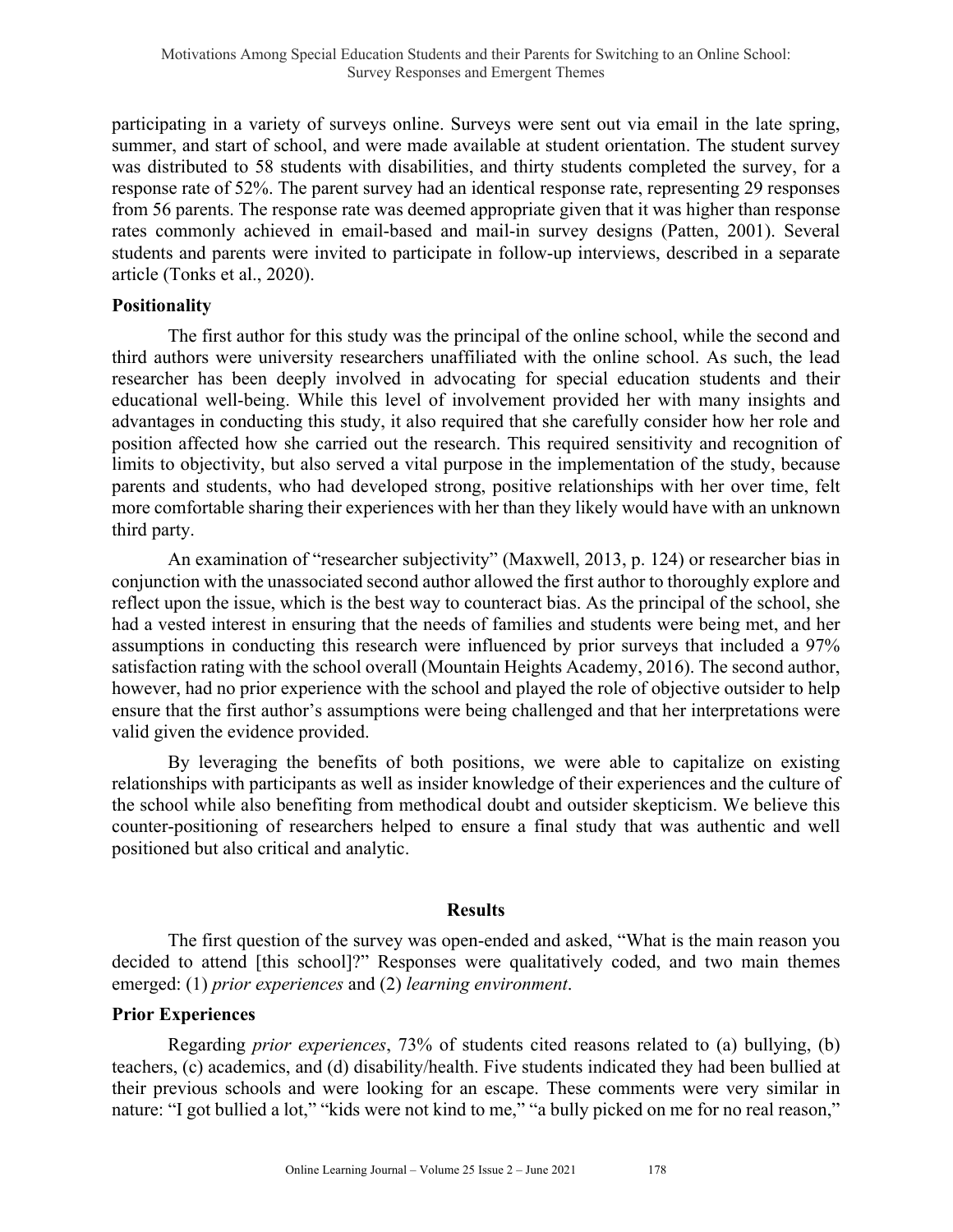"to stop dealing with bullies," and "no bullying." Thus, multiple students indicated they chose the school to get away from negative interactions with others and to not be bullied while at school.

Four students referenced teachers as a reason for looking at the school. One student said, "The special ed department at my previous school was bad." Another student said they were looking for "great teachers," and two shared that they were specifically interested in getting more teacher help. Five students mentioned academic pieces of the education experience as motivating factors for selecting the school. One student shared that they "didn't like endless homework" while another said he had a hard time keeping his grades up. Two students referenced the school's academic reputation saying, "it is a good option" and "a great school." Three students had specific disability-related or health issues such as cerebral palsy, anxiety, and recovery post-surgery that prompted them to consider an online option. One student shared, "Anxiety and health issues made going to school difficult and I needed a school that could follow me home when I was recovering." Another said that learning at home helped her hips from being sore due to surgery.

#### **Learning Environment**

Regarding the *learning environment*, 93% of responses indicated that a change in the learning environment was a major driver for the students, in terms of *when* (meaning the flexibility or the schedule of when the student was learning), *where* (meaning the location the learning was taking place), and *how* (meaning how the instruction was delivered to the student online) learning occurred. Four students mentioned the timing of when they did their schoolwork with three students specifically mentioning having "more time" in general and another student explaining "I have more time to think." Another student indicated that he was a night owl and appreciated being able to complete his coursework in the evenings.

Six responses discussed the *how* of the learning environment in terms of level of comfort, location, fewer distractions, and attendance issues. For example, one student shared that he was more comfortable doing school online and another stated, "I can't be trusted to be in a school because I would ditch a lot." One student said he needed fewer distractions, while another said, "I was having a hard time at the school building and online was a lot easier for me." Five students included comments about the flexibility to go at their own pace and one mentioned being able to work in his pajamas and another on the ability to "do it anywhere." Two students said they just wanted a change or to try something new. Taken together, such comments reveal how complex affordances of the learning environment in terms of *where, when*, and *how* appeal to students in multiple ways and are necessary for finding learning experiences that work for them.

Collectively, such comments revealed that students were looking for a safer, more accessible option for learning, and the target school provided these opportunities by providing online learning experiences, devoted teachers, and flexibility.

After completing this first question, students answered each of the six Likert-scale questions and were prompted to explain their thoughts and feelings regarding each response. Comments were again coded qualitatively. Descriptive survey results of Likert-type questions revealed that responses were generally affirmative, with *previous school not a good fit*, *online*, *teacher availability*, and *flexibility* being the most affirmative and *Laptop* being the least (see Figure 2).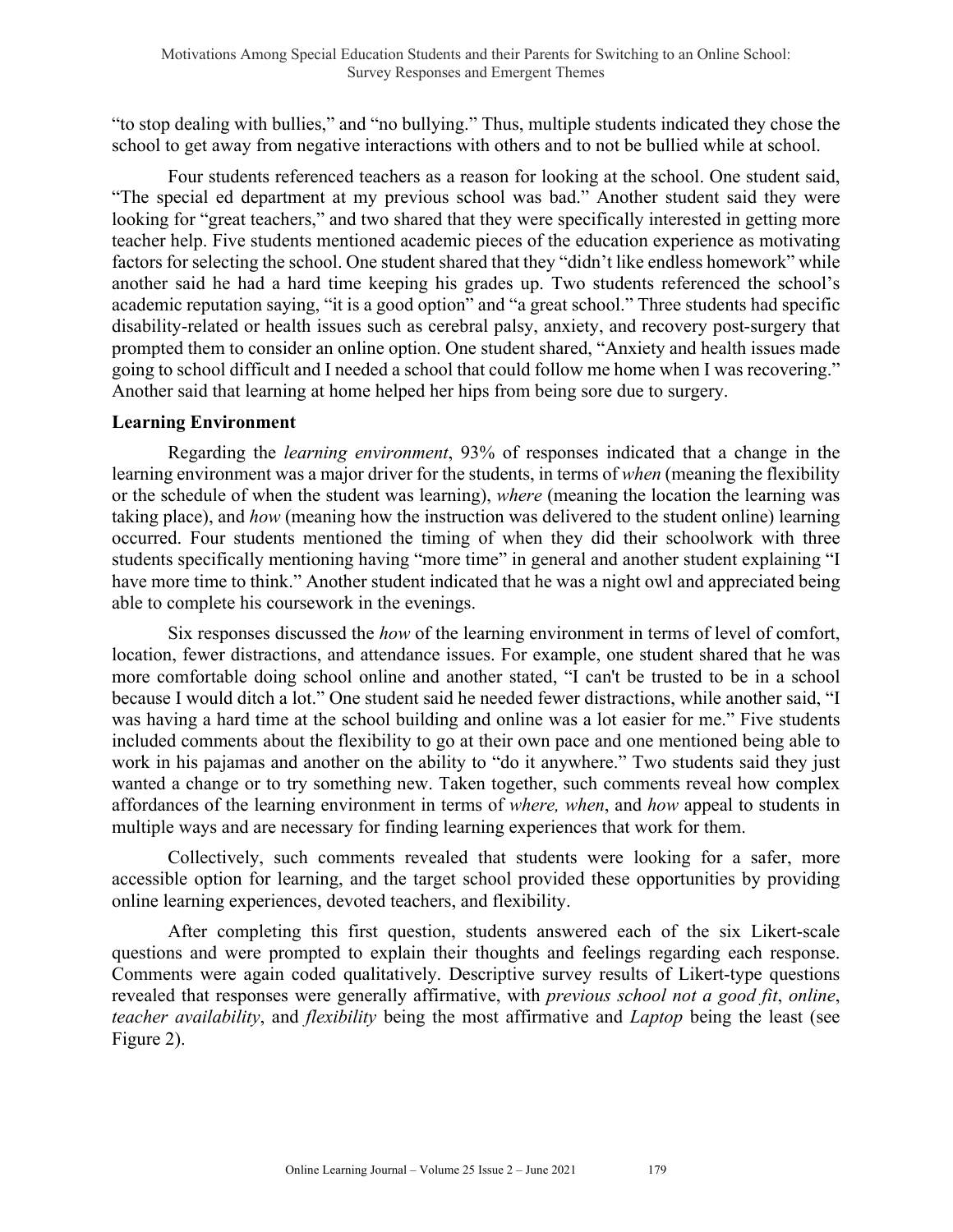# **Figure 2**



*Student Survey Response Distributions by Response Percent (left axis) and Averages and Variance (right axis)*



Magnitude of responses indicated that the three most important reasons for choosing the school were flexibility, poor fit at previous school, and online school. Examples of each of these are also provided in Table 2.

# **Table 2**

# *Themes from Student Survey Open-Ended Comments*

|                              |                  |               | <b>Prior Experiences</b>                                                                                                                 |
|------------------------------|------------------|---------------|------------------------------------------------------------------------------------------------------------------------------------------|
| <b>Sub-Theme</b>             | <b>Instances</b> | $\frac{6}{9}$ | <b>Example Comment</b>                                                                                                                   |
| <b>Bullying</b>              | 10               | 6.76%         | "I got bullied a lot."                                                                                                                   |
| Personnel                    | 13               | 8.78%         | "The special ed department at my previous"<br>school was bad."                                                                           |
| Academics                    | 12               | 8.11%         | "I didn't like endless homework."                                                                                                        |
| Disability and               | 7                | 4.73%         | "They were not willing to help me with my                                                                                                |
| Accommodations               |                  |               | learning disabilities."                                                                                                                  |
| <b>Health Considerations</b> | 10               | 6.76%         | "Anxiety and health issues made going to<br>school difficult, and I needed a school that<br>could follow me home when I was recovering." |
| When                         | 26               | 17.57%        | "I can see [course materials] whenever I want."                                                                                          |
| (Schedule/Flexibility)       |                  |               |                                                                                                                                          |
| Where (Location)             | 29               | 19.59%        | "I can do it anywhere."                                                                                                                  |
| How                          | 41               | 27.70%        | "I have more time to think."                                                                                                             |
| (Online/Support)             |                  |               |                                                                                                                                          |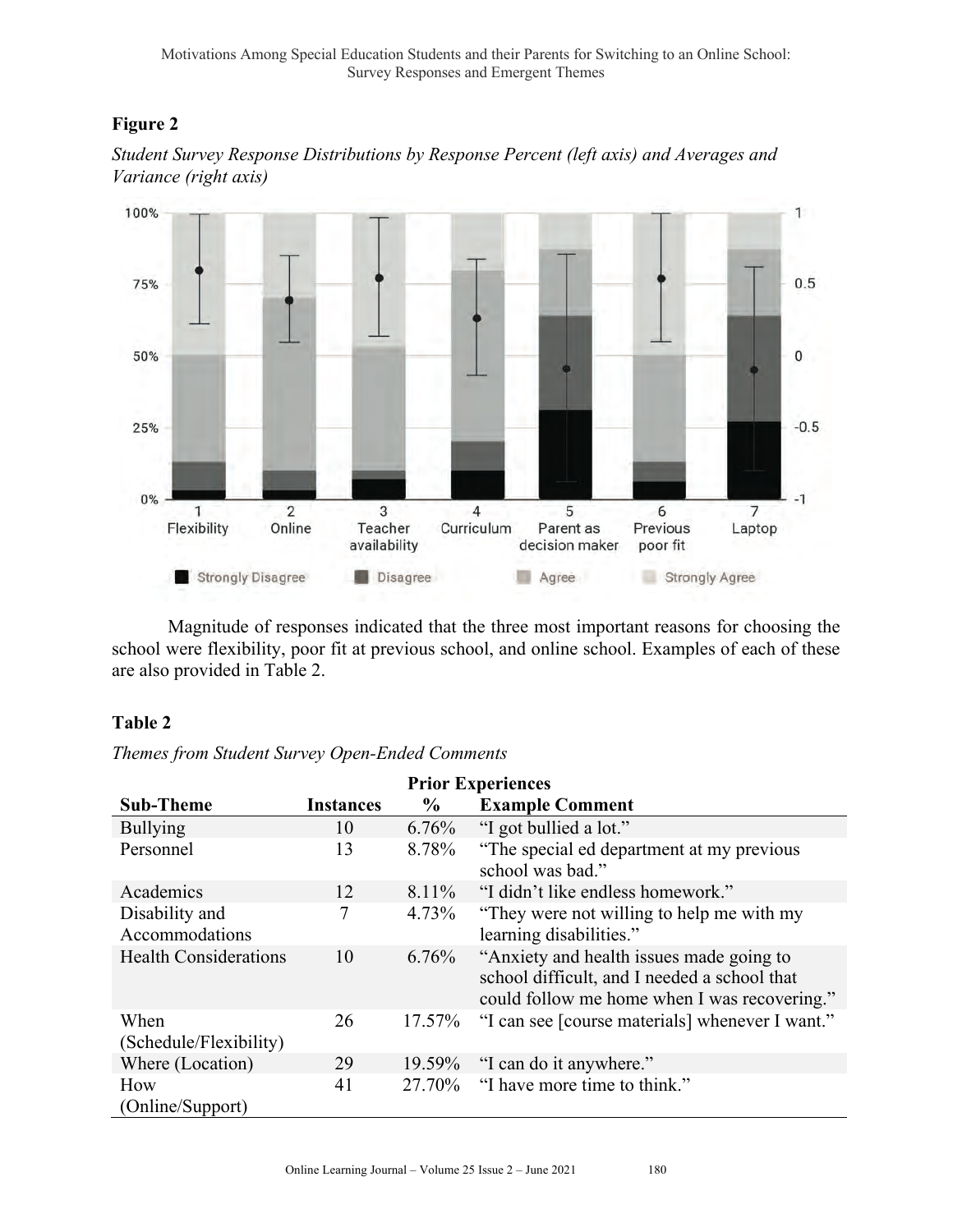### **Parent Responses**

To triangulate and enrich these results with other data, we also collected survey responses from parents (*n* = 29) and analyzed results in an identical manner. Likert-scale responses between the two groups were descriptively very similar, showing that the motivations for students shifting to the online school were generally shared with their parents (Fig. 3), with the greatest difference appearing on the *Online* question. Anecdotally, this difference seemed to emerge from some students not wanting to leave some positive social relationships they had at their previous schools.

# **Figure 3**

*Student Survey Response Distributions by Response Percent (left axis) and Averages and Variance (right axis)*



Thematic analysis of open-ended responses from parents corroborated thematic results from students but provided additional richness and insight into students' previous experiences. Table 3 includes example comments that show the depth of these issues along with their prevalence in parent responses.

In addition to corroborating themes from student responses, two new sub-themes emerged from parent responses that were previously absent: *lack of support* and *self-determination*. *Lack of support* was organized under the *prior experiences* theme and included instances where parents felt that school personnel were not working with them to address child needs. Three parents shared that there had been poor treatment of their children by their previous school's staff, which was communicated in terms of lacking (a) helpfulness, (b) caring, (c) trust, (d) responsiveness, and (e) understanding.

*Self-determination*, defined as the ability to make decisions for oneself, was organized under the *learning environment* theme and included instances where parents felt that their students had more of a voice and power to control their own learning. One parent said that her son chose the online school "to have more of a voice with his education," a sentiment echoed by a second parent.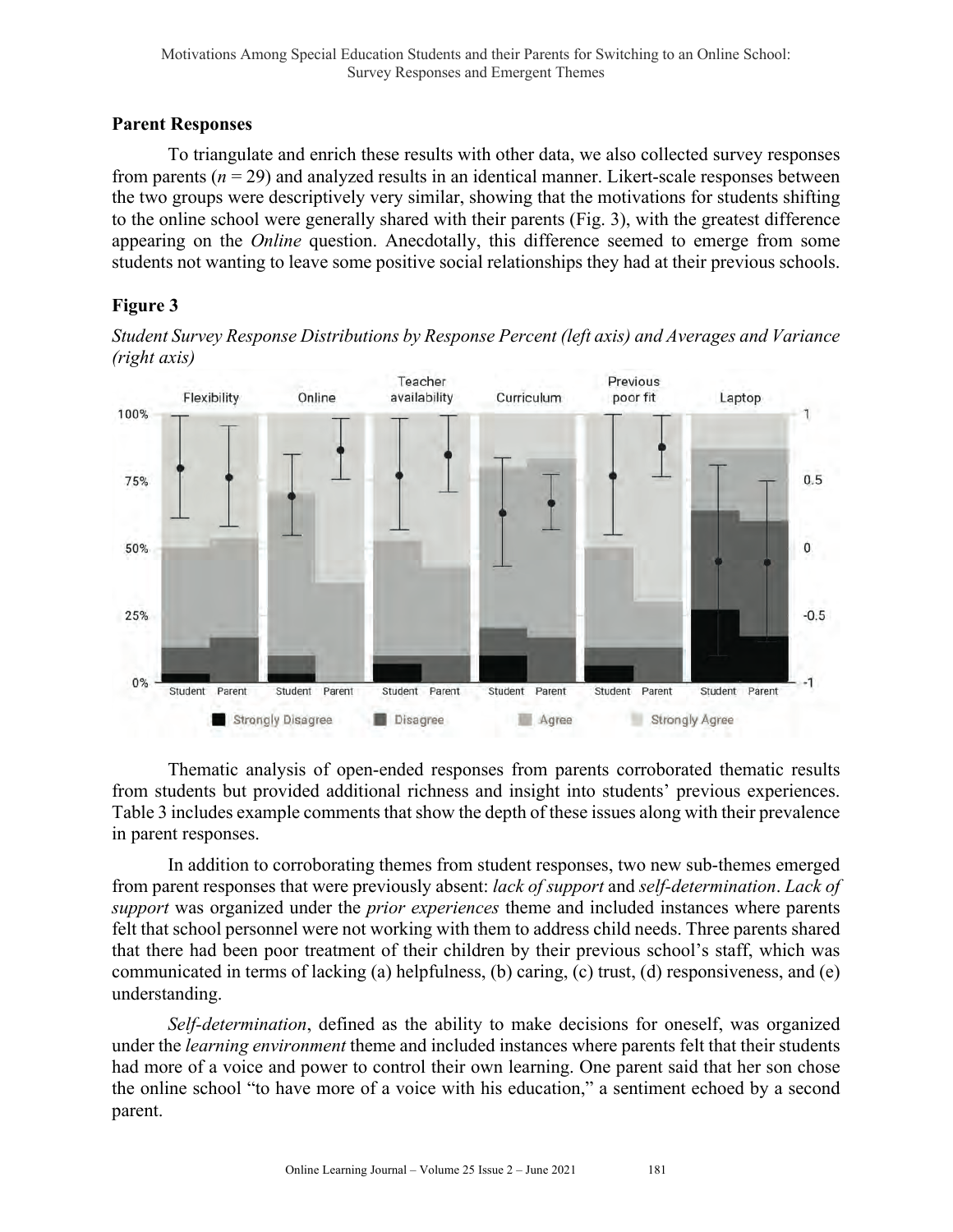# **Table 3**

|                                  |                  |               | <b>Prior Experiences</b>                                                                                                                                 |
|----------------------------------|------------------|---------------|----------------------------------------------------------------------------------------------------------------------------------------------------------|
| <b>Sub-Theme</b>                 | <b>Instances</b> | $\frac{0}{0}$ | <b>Example Comment</b>                                                                                                                                   |
| <b>Bullying</b>                  | 23               | 9.83%         | The child "had been physically assaulted at<br>school several times."                                                                                    |
| Personnel                        | 19               | 8.12%         | "Laws were broken, and then my child faced<br>harassment from the SpED Director and<br>Principal."                                                       |
| Academics                        | 21               | 8.97%         | "He was struggling with reading so bad and it<br>was affecting EVERYTHING else."                                                                         |
| Disability and<br>Accommodations | 22               | 9.40%         | "The teachers didn't understand her autism or<br>emotional needs."                                                                                       |
| <b>Health Considerations</b>     | 21               | 8.97%         | "Our fun-loving son had a mental breakdown<br>from the stress and he needed something<br>different. He was sick every day in anticipation<br>of school." |
| Lack of Support                  | 18               | 7.69%         | The school had video evidence of the child<br>being kicked on the ground by a group of boys,<br>and "nothing was done."                                  |
|                                  |                  |               | <b>Learning Environment</b>                                                                                                                              |
| <b>Sub-Theme</b>                 | <b>Instances</b> | $\frac{6}{6}$ | <b>Example Comment</b>                                                                                                                                   |
| When<br>(Schedule/Flexibility)   | 19               | 8.12%         | The child benefits from "the ability to work on<br>school outside of school hours if needed."                                                            |
| Where (Location)                 | 36               | 15.38%        | The child "has fewer distractions and a quiet<br>place to work."                                                                                         |
| How (Online/Support)             | 38               | 16.24%        | "She can go at her own pace."                                                                                                                            |
| Self-Determination               | 17               | 7.26%         | The child chose the online school "to have<br>more of a voice with his education."                                                                       |

| Themes from Parent Survey Open-Ended Comments |
|-----------------------------------------------|
|-----------------------------------------------|

#### **Discussion and Conclusion**

All public schools, including online schools, have an obligation to meet the needs of their special education students. The number of special education students in online schools is increasing, yet relatively few studies exist that give voice to and shed light on special education students' experiences in online schools. In this study, the authors analyzed survey responses from special education students at an online charter school and survey responses of their parents to understand why students had chosen the school and how it was working for them. It is possible that there was selection bias among those who chose to participate. The survey was not sent to students who had chosen to leave the school. As with all smaller studies, the findings may not be generalizable. More research is needed to understand student experiences in and motivation to attend online schools. Despite the limitations of the study, the authors believe the findings are valuable for educators, educational administrators, policy makers, and instructional designers.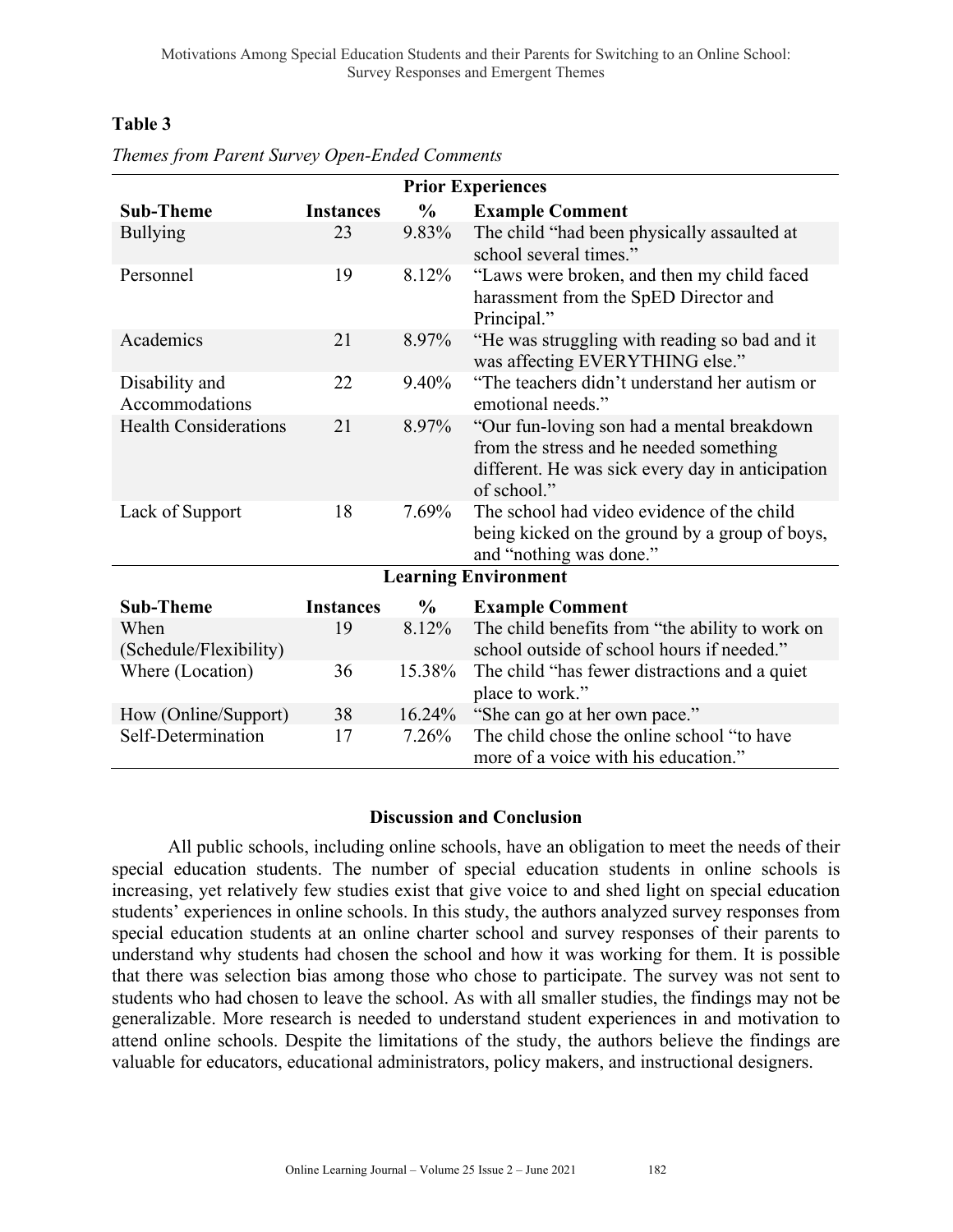First, it is clear from these results that students and their parents were drawn to this online school for a number of reasons stemming from both prior experiences and affordances of the learning environment, but those who found success at the school emphasized relationships with school personnel as being paramount for student success. Previous studies have indicated that students, parents, and teachers chose online charter schools both to flee negative environments and to take advantage of online schools' flexibility and convenience (Ahn, 2011; Beck et al., 2014; Hasler-Waters et al., 2014; Macy et al., 2018). Similarly, our survey results showed that students had left schools where they had experienced bullying, struggled academically, lacked adequate support, and did not receive legally mandated accommodations, and chose instead the online school because of its flexibility, teacher availability, and support. Given families' negative prior experiences, an online school—with its accompanying decreased social interaction and physical access to bullies—represented a promising alternative to families trying to provide for their children's needs.

But though such withdrawal from abusive or negligent relationships in brick-and-mortar settings is understandable, these students and their parents further sought, expected, and appreciated focused support, high levels of teacher availability, and flexibility for their individual circumstances, and many of them had tried other online alternatives before finding this one that worked for them. This is noteworthy because many pushes for online schooling in the U.S. today seem to be primarily motivated by interest in decreasing costs and student-teacher interaction, often resulting in higher student-teacher ratios (Burdette et al., 2013; Hasler-Waters et al., 2014; Molnar et al., 2019). Yet, in this school, teacher availability and responsiveness were often cited in survey responses as the most valuable school elements, making it "an answer to a prayer" for many parents. The school in this study had a relatively low student-teacher ratio of 1:19.5, which is much lower than many online schools and also many of their brick-and-mortar counterparts, and teachers were specifically hired, trained, and encouraged to be continually engaged in outreach and support efforts to their students and their families.

The implications for practice are that for online schools to successfully meet the needs of special education students, these schools must not only provide a safe, flexible learning environment, but also provide teachers who are capable, available, and supportive. Teachers need training both in teaching online and in implementing IEPs. Online teaching requires a different skill set from in-person teaching (Ahn, 2011; Pulham & Graham, 2018), yet most states lack endorsements or certification in online teaching (Basham et al., 2015). States should offer certification and endorsements in online teaching. Schools should implement appropriate studentteacher ratios, teacher training, and support. Teachers must understand how to meet students' special needs online, and their legal responsibility to do so (Cavendish et al., 2020; Kozleski, 2020; Macy et al., 2018; Rice & Carter, 2015).

Second, curriculum matters. To meet diverse needs, instructional materials should be designed according to universal design principles (Betts et al., 2013; Macy et al., 2018; Singleton et al., 2019). In this study, students were generally favorable toward the curriculum but also mentioned that not all materials were created equal. Though this may seem obvious, it is an important point to emphasize, because most online schools rely entirely upon third parties for curriculum delivery (Crouse et al., 2016; Greer et al., 2014; Rice & Carter, 2016). Though using commercial curriculum by itself may not be predictive of overall curriculum quality, it can be very limiting for teachers when seeking to teach students with disabilities and other special needs, and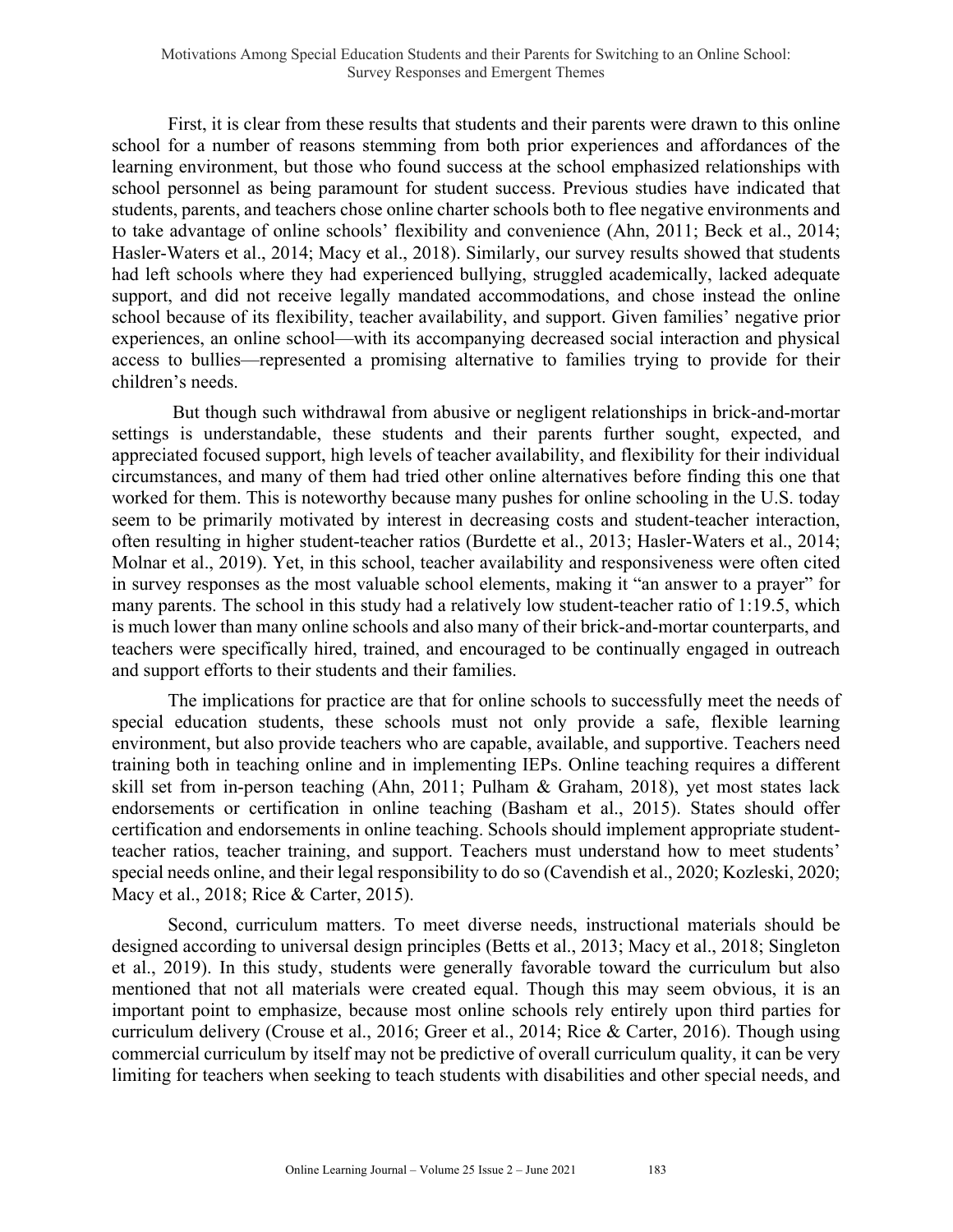it also limits the school's ability to engage in developmental evaluation and continuous improvement practices.

Though some areas of the curriculum at the target school may be in need of revision and improvement, it at least can be improved upon and adapted to specific learner needs because it is based on open educational resources (OER), which give teachers and other school personnel the power and ability to engage in such an improvement process (Geith & Vignare, 2008). This is not so for online schools that rely upon proprietary curricula, which teachers cannot edit, adapt, update, or improve upon and over which teachers and schools have limited control. As Basham et al. (2015) noted, "the flexibility of digital learning materials, when combined with appropriately designed online delivery systems and instruction, can address the variable learning needs of elementary and secondary students with disabilities in ways difficult or impossible to otherwise achieve" (p. 12). By taking approaches that emphasize the teacher's role as a curriculum developer, adapter, and remixer, online schools can both assist in re-professionalizing teachers as content experts and empower them to engage in the types of intense customization necessary to meet the needs of diverse learners (Kimmons, 2016). The implication for online schools is that to meet the needs of students with special needs, schools must use high-quality, accessible curricula, and that may mean creating or adapting curricula.

And third, it is clear from this analysis that the pull toward online education for these students and their parents had little to do with the technologies themselves. Most cared little that a laptop was provided, or the laptop was seen as merely a perk or an enabling mechanism for the solution that they were truly looking for. The implication is that online schools must provide much more than laptops to their students. Rather, as Seymour Papert argued against technocentrism nearly 30 years ago, we should not think about technology as "having an effect" on education but as an "opportunity offered us … to rethink what learning is all about, to rethink education" (1990, para. 5).

For the families in our study, their prior school experiences were dissatisfactory. Had they enrolled in an online school that merely replicated brick-and-mortar settings or (worse) that assumed that a technology, program, or canned curriculum itself would somehow meet their needs, then they may have been further frustrated. Instead, in the online school that served as the setting for this study, families found a learning approach that was safe, customized, supportive, caring, and self-determined. As one parent later explained,

[my child now] gets the kind of attention that I think every kid should be able to get in school. It's a shame the other schools can't deliver it because they're overburdened and can't figure out how to make it happen.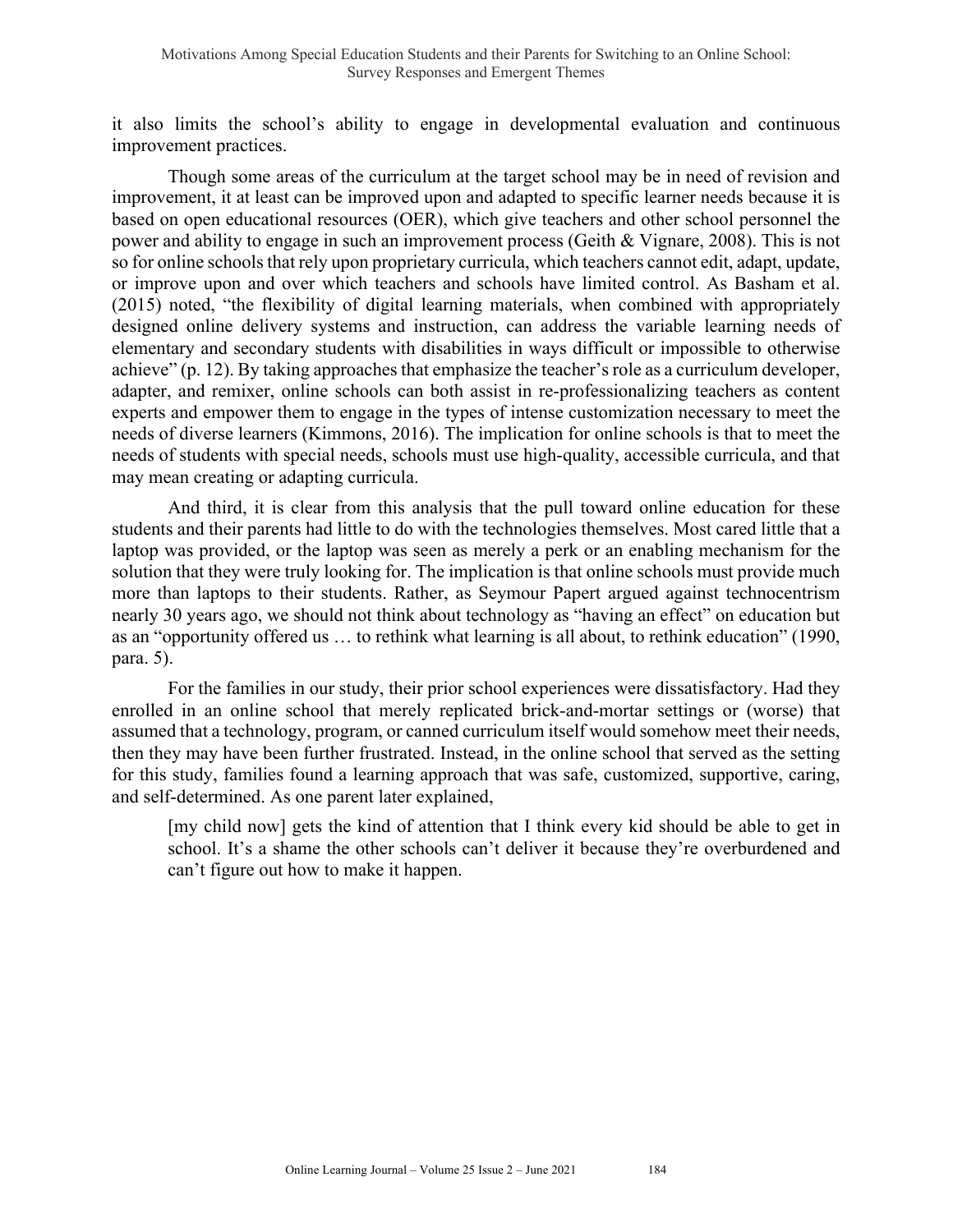#### **References**

- Ahn, J. (2011). Policy, technology, and practice in cyber charter schools: Framing the issues. *Teachers College Record*, *113*(1), 1-26.
- Basham, J.D., Stahl, S., Ortiz, K., Rice, M.F., & Smith, S. (2015). *Equity matters: Digital & online learning for students with disabilities*. Lawrence, KS: Center on Online Learning and Students with Disabilities. https://kuscholarworks.ku.edu/handle/1808/22555
- Barbour, M. K., Miron, G., & Huerta, L. (2017). Virtual schools in the U.S.: Case studies of policy, performance, and research evidence. Lansing, MI: Michigan Virtual University. http://media.mivu.org/institute/pdf/VSCase-17.pdf
- Barbour, M. K., & Reeves, T. C. (2009). The reality of virtual schools: A review of the literature. *Computers & Education*, *52*(2), 402–416. https://doi.org/10.1016/j.compedu.2008.09.009
- Baule, S. M. (2020). Evaluating the accessibility of special education cooperative websites for individuals with disabilities. *TechTrends, 64*(1), 50-56.
- Beck, D., Egalite, A., & Maranto, R. (2014). Why they choose and how it goes: Comparing special education and general education cyber student perceptions. *Computers & Education, 76*, 70-79.
- Betts, K., Cohen, A. H., Veit, D. P., Alphin Jr, H. C., Broadus, C., & Allen, D. (2013). Strategies to increase online student success for students with disabilities. *Journal of Asynchronous Learning Networks, 17*(3), 49-64.
- Bruin, J. 2006. Newtest: command to compute new test. UCLA: Statistical Consulting Group. https://stats.idre.ucla.edu/stata/ado/analysis/Burdette, P. J., Greer, D. L., & Woods, K. L. (2013). K-12 online learning and students with disabilities: Perspectives from state special education directors. *Journal of Asynchronous Learning Networks*, *17*(3), 65–72.
- Carnahan, C., & Fulton, L. (2013). Virtually forgotten: Special education students in cyber schools. *TechTrends, 57*(4), 46-52.
- Cavanaugh, C. S., Barbour, M. K., & Clark, T. (2009). Research and practice in K-12 online learning: A review of open access literature. *International Review of Research in Open and Distance Learning*, *10*. 2–13.
- Cavanaugh, C., Gillan, K. J., Kromrey, J., Hess, M., & Blomeyer, R. (2004). *The effects of distance education on K-12 student outcomes: A meta-analysis*. Learning Point Associates/North Central Regional Educational Laboratory (NCREL). http://faculty.education.ufl.edu/cathycavanaugh/docs/EffectsDLonK-12Students1.pdf
- Cavendish, W., Morris, C. T., Chapman, L. A., Ocasio-Stoutenburg, L., & Kibler, K. (2020). Teacher perceptions of implementation practices to support secondary students in special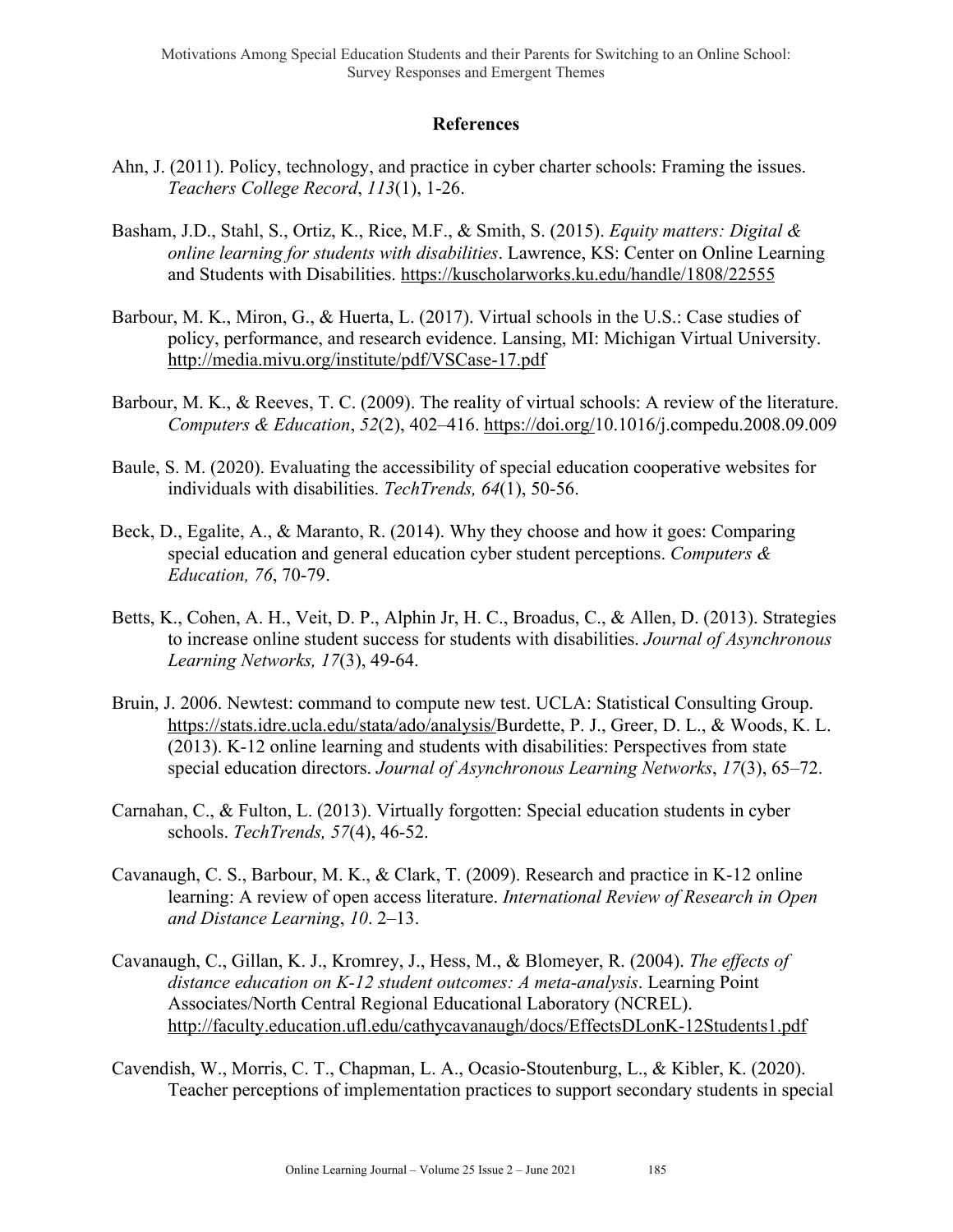Motivations Among Special Education Students and their Parents for Switching to an Online School: Survey Responses and Emergent Themes

education. *Preventing School Failure: Alternative Education for Children and Youth, 64*(1), 19-27.

- Clifford, S. E. (2018). *The Implementation of the Individuals with Disabilities Education Act in a Virtual Public Charter School* (Publication No. 2449) [Doctoral dissertation, University of New Orleans]. Scholarworks. https://scholarworks.uno.edu/td/2449
- Creswell, J. W. (2008). *Educational research: planning, conducting and evaluating quantitative and qualitative research* (pp. 387–396, 552–566). Upper Saddle River, NJ: Pearson.
- Crouse, T. M., Rice, M. F., & Mellard, D. F. (2016). "How did I survive?" Online teachers describe learning to teach students with disabilities. Lawrence, KS: Center on Online Instruction and Students with Disabilities, University of Kansas. https://kuscholarworks.ku.edu/handle/1808/22567
- Digital Learning Collaborative. (2020). Snapshot 2020: A review of K–12 online, blended, and digital learning. https://www.digitallearningcollab.com
- de los Arcos, B., Farrow, R., Pitt, R., Weller, M., & McAndrew, P. (2016). Personalising learning through adaptation: Evidence from a global survey of K-12 teachers' perceptions of their use of open educational resources. *Journal of Online Learning Research*, *2*(1), 23–40.
- Employee Handbook and Policy Guide [Google Document]. (2017). West Jordan: Mountain Heights Academy.
- Fernandez, H., Ferdig, R. E., Thompson, L. A., Schottke, K., & Black, E. W. (2016). Students with special health care needs in K-12 virtual schools. *Educational Technology & Society, 19*(1), 67–75.
- Ferdig, R. E., & Kennedy, K. (2013). *Handbook of Blended Learning*. 107-134 http://press.etc.cmu.edu/files/Handbook-Blended-Learning\_Ferdig-Kennedyetal\_web.pdf
- Geith, C., & Vignare, K. (2008). Access to Education with Online Learning and Open Educational Resources: Can They Close the Gap? *Journal of Asynchronous Learning Networks, 12*(1), 105-126.
- Gemin, B., & Pape, L. (2016). *Keeping Pace Annual Report* (Rep.). https://static1.squarespace.com/static/59381b9a17bffc68bf625df4/t/593efc779f745684e6 ccf4d8/1497300100709/EEG\_KP2016-web.pdf
- Greer, D., Rowland, A. L., & Smith, S. J. (2014). Critical considerations for teaching students with disabilities in online environments. *Teaching Exceptional Children, 46*(5), 79-91. doi:10.1177/0040059914528105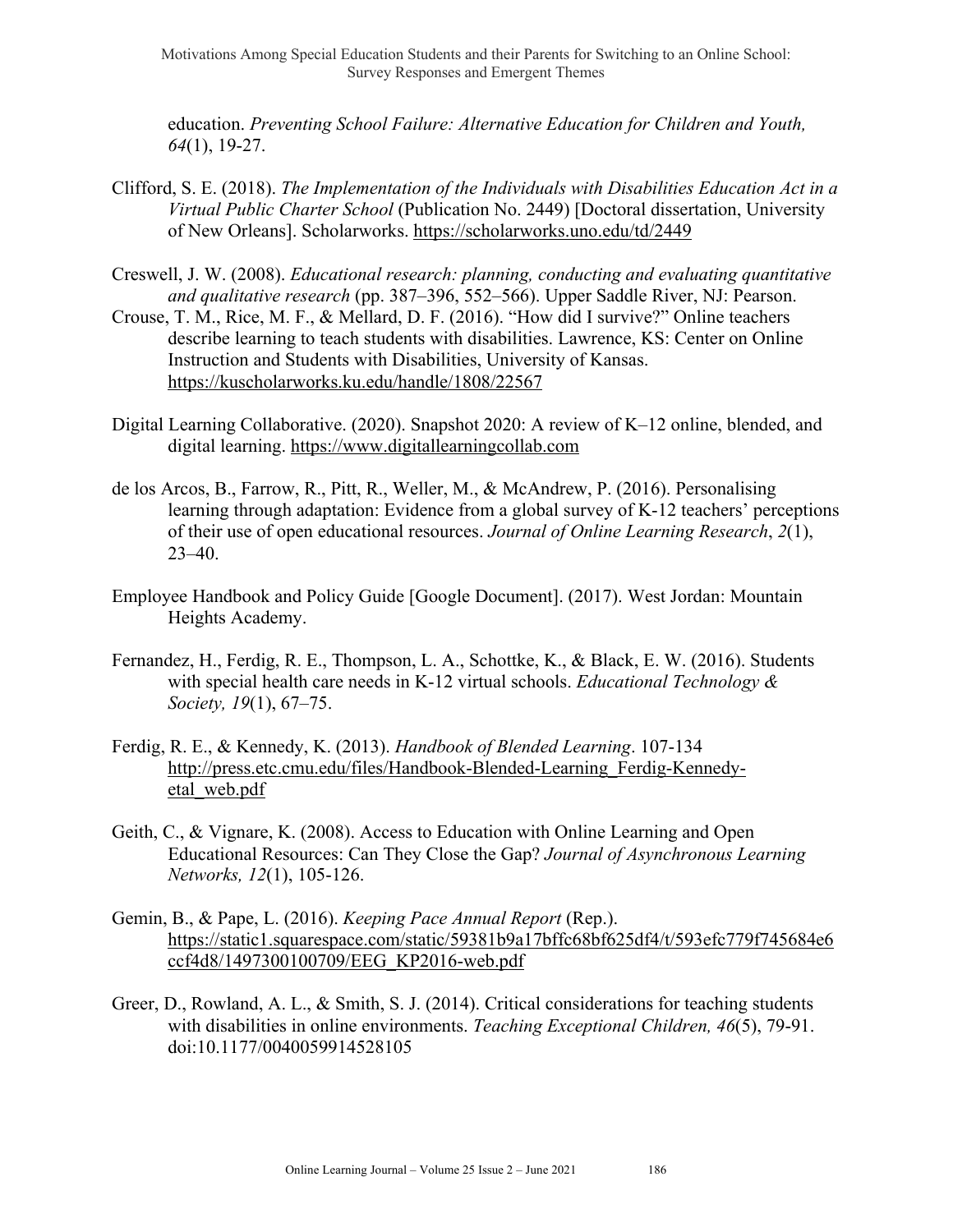- Harvey, D., Greer, D., Basham, J., & Hu, B. (2014). From the student perspective: Experiences of middle and high school students in online learning. *American Journal of Distance Education, 28*(1), 14-26.
- Hasler-Waters, L., Barbour, M.-K., & Menchaca, M.-P. (2014). The nature of online charter schools: Evolution and emerging concerns. *Educational Technology & Society, 17*(4), 379–389.
- Hassel, B. C., Terrell, M. G., & *Public Impact* (2001). How can virtual schools be a vibrant part of meeting the choice provisions of the no child left behind act? *Leadership*, 1–13.
- Hawkins, A., Barbour, M. K., & Graham, C. R. (2012). "Everybody is their own island": Teacher disconnection in a virtual school. *The International Review of Research in Open and Distributed Learning, 13*(2), 124. https://doi.org/10.19173/irrodl.v13i2.967
- Kimmons, R. (2016). Expansive openness in teacher practice. *Teachers College Record, 118*(9), 1-34.
- Kimmons, R., & Smith, J. (2019). Accessibility in mind? A nationwide study of K-12 websites in the U.S. *First Monday, 24*(2). doi:10.5210/fm.v24i2.9183
- Kozleski, E.B. (2020). NEPC Review: "Special Education and Distance Learning: Supporting Students Through the Pandemic." Boulder, CO: National Education Policy Center. https://nepc.colorado.edu/thinktank/special-education-pandemic
- Lynch, J. G., Brinberg, D., & McGrath, J. E. (1986). Validity and the Research Process. *Journal of Marketing Research, 23*(4), 394. https://doi.org/10.2307/3151816
- Macy, M., Macy, R., & Shaw, M. E. (2018). Bringing the ivory tower into students' homes: Promoting accessibility in online courses. *Ubiquitous Learning: An International Journal*, *11*(1). https://doi.org/10.18848/1835-9795/CGP/v11i01/13-21.
- Mason-Williams, L., Bettini, E., Peyton, D., Harvey, A., Rosenberg, M., & Sindelar, P. T. (2020). Rethinking shortages in special education: Making good on the promise of an equal opportunity for students with disabilities. *Teacher Education and Special Education, 43*(1), 45-62.

Maxwell, J. A. (2013). *Qualitative Research Design.* Thousand Oaks, CA: Sage.

Molnar, A. (Ed.); Huerta, L., Shafer, S. R., Barbour, M.K., Miron, G., Gulosino, C. (2015). Virtual schools in the U.S.2015: Politics, performance, policy, and research evidence. Boulder, CO: National Education Policy Center. http://nepc.colorado.edu/publication/virtual-schools-annual-2015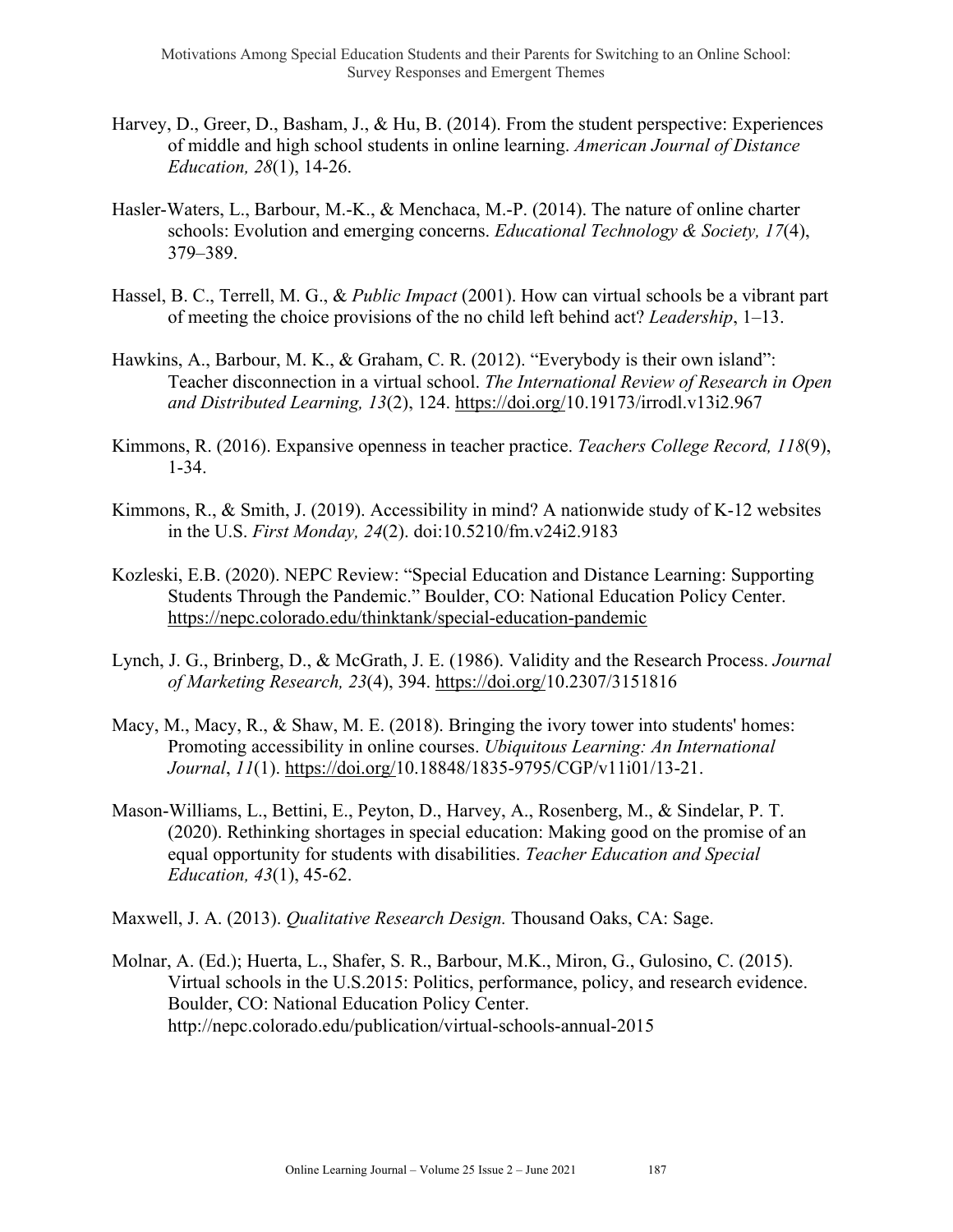- Molnar, A., Miron, G., Elgeberi, N., Barbour, M.K., Huerta, L., Shafer, S.R., Rice, J.K. (2019). Virtual Schools in the U.S. 2019. Boulder, CO: National Education Policy Center. http://nepc.colorado.edu/publication/virtual-schools-annual-2019
- National Center for Education Statistics. (2017). Table 204.30 Children 3 to 21 years old served under Individuals with Disabilities Education Act (IDEA), Part B, by type of disability: Selected years, 1976-77 through 2015-16. https://nces.ed.gov/programs/digest/d17/tables/dt17\_204.30.asp
- Ortiz, K., Rice, M., Smith, S., & Mellard, D. F. (2017). Roles and responsibilities of parents of online school students with disabilities. Lawrence, KS: Center on Online Learning and Students with Disabilities, University of Kansas. https://kuscholarworks.ku.edu/handle/1808/22555
- Papert, S. (1990). A critique of technocentrism in thinking about the school of the future. *M.I.T. Media Lab Epistemology and Learning Memo, 2*. http://www.papert.org/articles/ACritiqueofTechnocentrism.html
- Patten, M. (2001). *Questionnaire research: A practical guide.* Glendale, CA: Pyrczak Publishing. Peyton, D. J., Acosta, K., Harvey, A., Pua, D. J., Sindelar, P. T., Mason-Williams, L., ... & Crews, E. (2020). Special education teacher shortage: Differences between high and low shortage states. *Teacher Education and Special Education*, https://doi.org/10.1177/0888406420906618.
- Pulham, E., & Graham, C. R. (2018). Comparing K-12 online and blended teaching competencies: A literature review. *Distance Education, 39*(3), 411-432.
- Rice, M. F., & Carter Jr, R. A. (2015). "When we talk about compliance, it's because we lived it": Online educators' roles in supporting students with disabilities. *Online Learning, 19*(5), 18-36.
- Rice, M., & Carter, Jr., R. (2016). Online teacher work to support self-regulation of learning in students with disabilities at a fully online state virtual school. *Online Learning, 20*(4). https://doi.org/10.24059/olj.v20i4.1054
- Schuck, R., & Lambert, R. (2020, September 10). "Am I doing enough?" Special educators' experiences with emergency remote teaching in spring 2020. OSF Preprints. https://doi.org/10.31219/osf.io/3c4gs
- Singleton, K., Evmenova, A., Kinas Jerome, M., & Clark, K. (2019). Integrating UDL strategies into the online course development process: Instructional designers' perspectives. *Online Learning, 23*(1), 206-235. https://doi.org/10.24059/olj.v23i1.1407
- Sorensen, T. (2019). Special education in Idaho virtual schools: An analysis of the efficacy of service delivery (Publication No. 13883544) [Doctoral dissertation, Northwest Nazarene University]. ProQuest Dissertations Publishing.